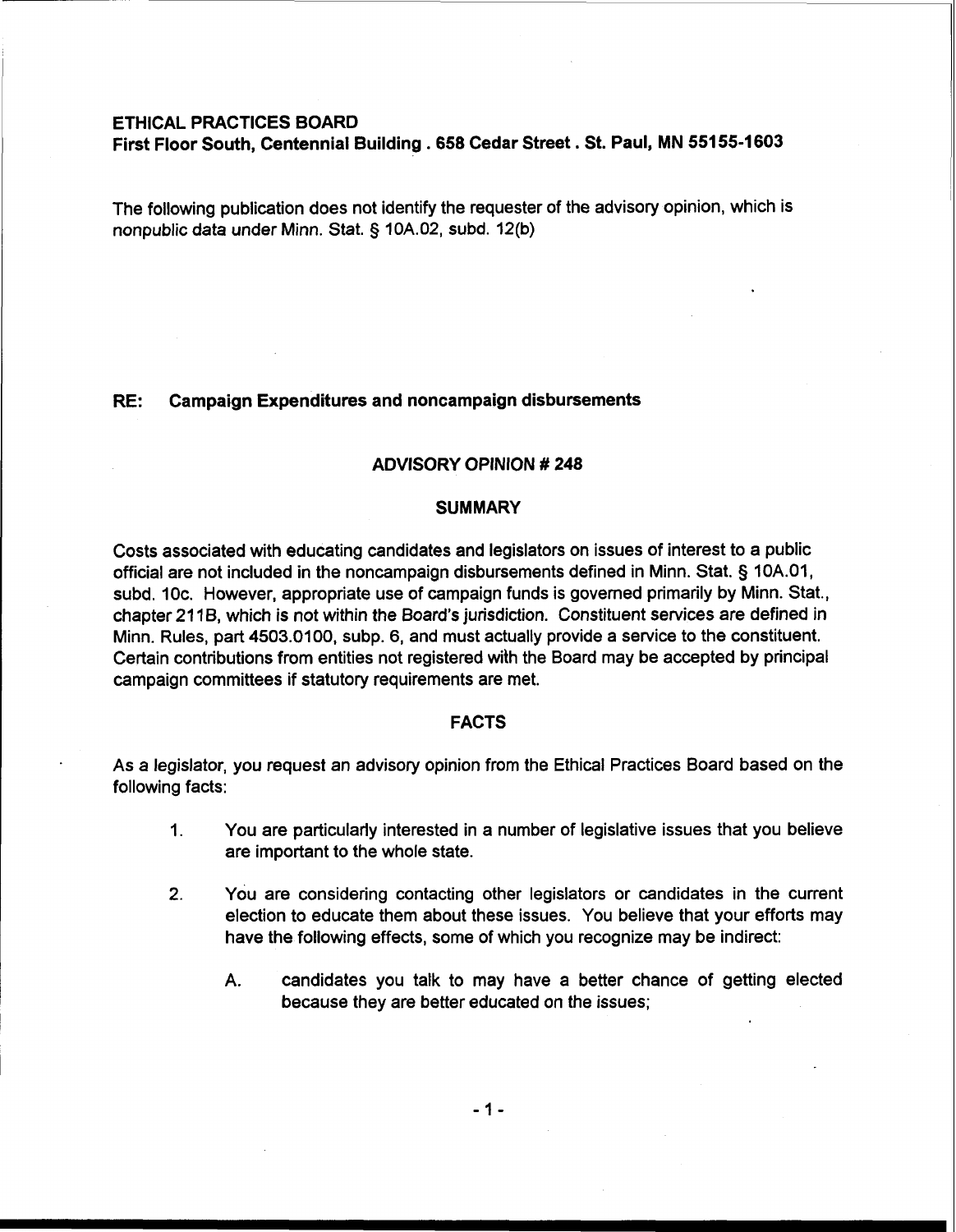- **B.** legislators (including newly elected legislators) who you have contacted may be more willing to support your position on these issues in the legislature;
- C. your own chances of re-election in your next general election may be enhanced if you are successful in your efforts.
- **3.** Your efforts to inform legislators or candidates would be performed by yourself or by others as volunteers. Some costs would be incurred in conducting these activities.
- **4.** You also are considering the design of various written materials your committee might produce and you ask direction from the Board about defining constituent services.
- **5.** You also wish to know what contributions you may accept from entities not registered with the Board.

### ISSUE ONE

Can contributions received by your principal campaign committee be used to educate and inform other legislators and candidates about legislative issues in which you are interested?

# **OPINION**

Use of campaign funds is governed primarily by Minnesota Statutes, chapter 211B, the Fair Campaign Practices Act, which is not under the Board's jurisdiction. To determine whether the proposed use is permitted under chapter 2118, you will need to consult your own legal advisors.

Chapter 211B does permit use of campaign funds for those items defined as noncampaign disbursements in Minn. Stat. § 10A.01, subd. IOc, a statute which is within the Board's jurisdiction.

The Board has reviewed the noncampaign disbursement categories, and concludes that no category includes the activities you describe without expanding its definition significantly. Thus, the activities you describe are not permitted as noncampaign disbursements.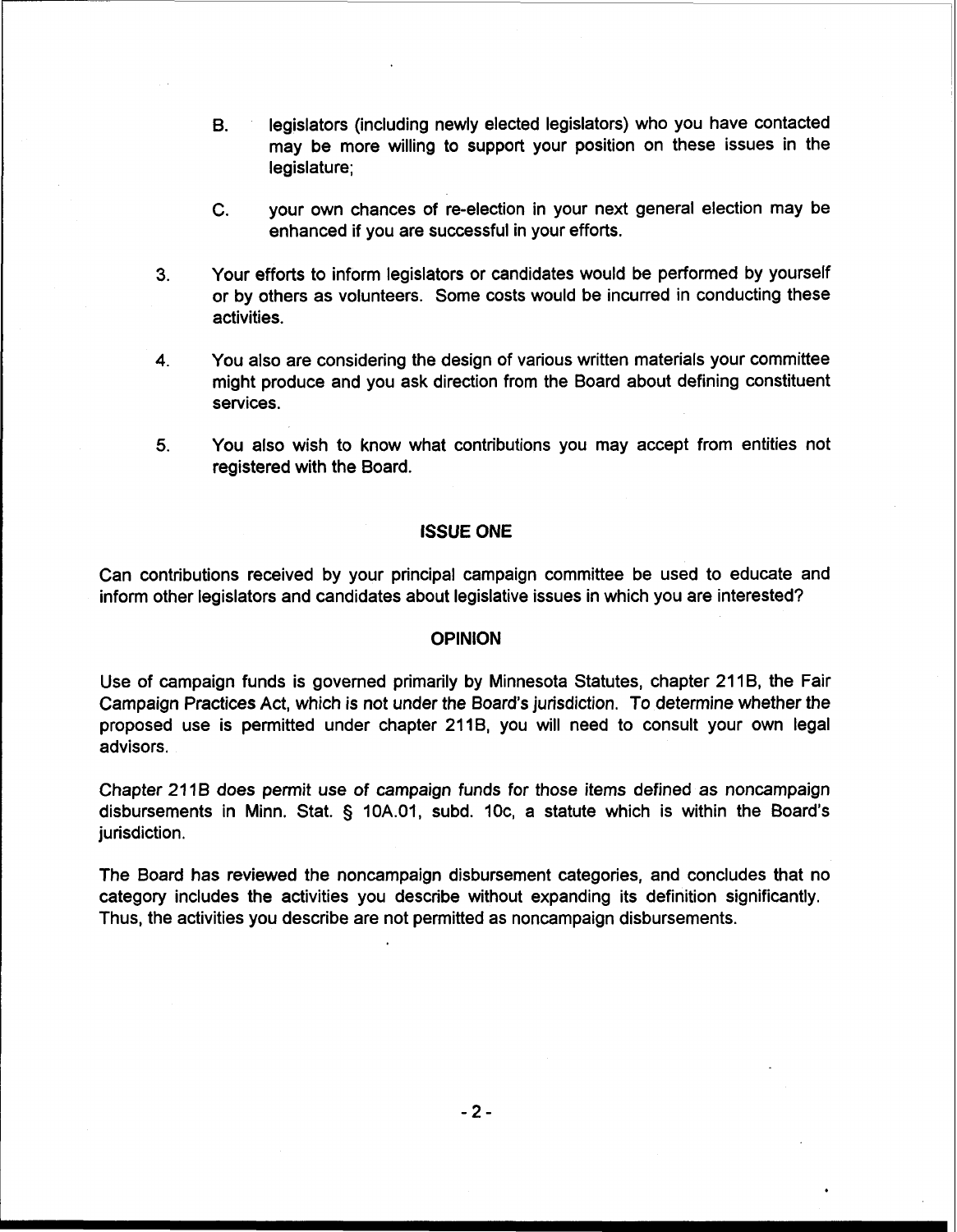# **ISSUE TWO**

How can you determine if the provision of written material is a constituent service?

## **OPINION**

Minnesota Rules, part 4503.0100, subp. 6, defines constituent services as follows:

"Services for a constituent" means services performed or provided by an incumbent legislator or constitutional officer for the benefit of one or more residents of the official's district. "Services for a constituent" do not include gifts, congratulatory advertisements, charitable contributions, or similar expenditures.

In order to be a constituent service the item must, in fact, serve the constituent in some way. Acts which are primarily designed to enhance the giver's reputation (and presumably the chances for re-election) are not services to constituents.

What a written piece actually says will often determine whether it provides a service to the constituent or is for the purpose of influencing the nomination or election of the candidate. If the primary purpose of the piece is to influence the nomination or election of a candidate, it does not provide a constituent service. In some cases it may not be readily apparent whether a piece constitutes a valid constituent service or not. To give an opinion in more specific terms, the Board would need to examine specific examples of proposed materials.

# **ISSUE THREE**

May your principal campaign committee accept contributions from non-corporate entities which are not registered. with the Board?

#### **OPINION**

Yes, under certain circumstances your principal campaign committee may accept contributions from non-corporate entities which are not registered with the Board.

Contributions from a sole proprietorship may be accepted and are considered contributions from the owner of the proprietorship. Such contributions are subject to all of the statutory provisions applicable to contributions from the individual owner. Contributions made in the name of the proprietorship are aggregated with those made in the name of the owner for the purpose determining the amount of the owner's total contributions.

Contributions from associations, as defined in Minn. Stat. **3** 10A.01, subd. 3, which are not corporations, and which are not registered with the Board may be accepted up to \$100.

Your principal campaign'committee may not accept a contribution of more than \$100 from an unregistered association unless the association provides, at the time of the contribution, a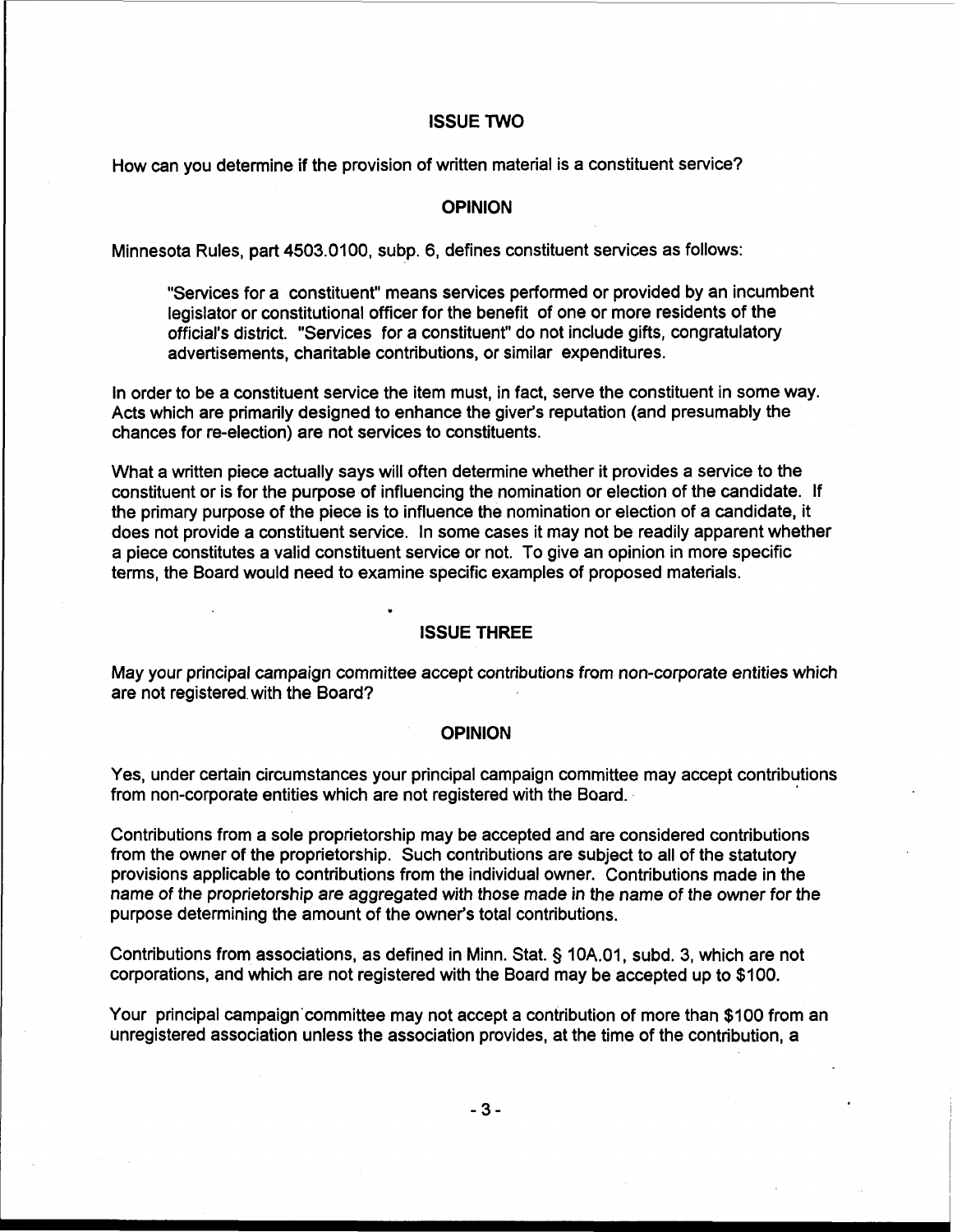statement in lieu of registration as provided by Minn. Stat. § 10A.22, subd. 7. The statement provides financial disclosure in essentially the same manner as is provided by registered political committees and political funds. If the unregistered association provides this statement, its contribution limit is the same as that of a registered political committee or political fund.

Issued: **9-26** - *96* 

/G/&- **&dd( 62,** 

Carolyn D. Rodriguez, Cha Ethical Practices Board

## CITED STATUTES

#### 1 OA.O1 DEFINITIONS.

Subd. 3. "Association" means business, corporation, firm, partnership, committee, labor organization, club, or any other group of two or more persons, which includes more than an immediate family, acting in concert.

 $\ddotsc$ 

...

Subd. 10c. Noncampaign disbursement. "Noncampaign disbursement" means a purchase or payment of money or anything of value made, or an advance of credit incurred, by a political committee, political fund, or principal campaign committee for any of the following purposes:

(a) payment for accounting and legal services;

(b) return of a contribution to the source;

(c) repayment of a loan made to the political committee, political fund, or principal campaign committee by that committee or fund;

(d) return of a public subsidy;

(e) payment for food, beverages, entertainment, and facility rental for a fundraising event;

(f) services for a constituent by a member of the legislature or a constitutional officer in the executive branch, performed from the beginning of the term of office to adjournment sine die of the legislature in the election year for the office held, and half the cost of services for a constituent by a member of the legislature or a constitutional officer in the executive branch performed from adjournment sine die to 60 days after adjournment sine die;

(g) a donation in kind given to the political committee, political fund, or principal campaign committee for purposes listed in clauses (e) and (f);

(h) payment for food and beverages provided to campaign volunteers while they are engaged in campaign activities;

(i) payment of expenses incurred by elected or appointed leaders of a legislative caucus in carrying out their leadership responsibilities;